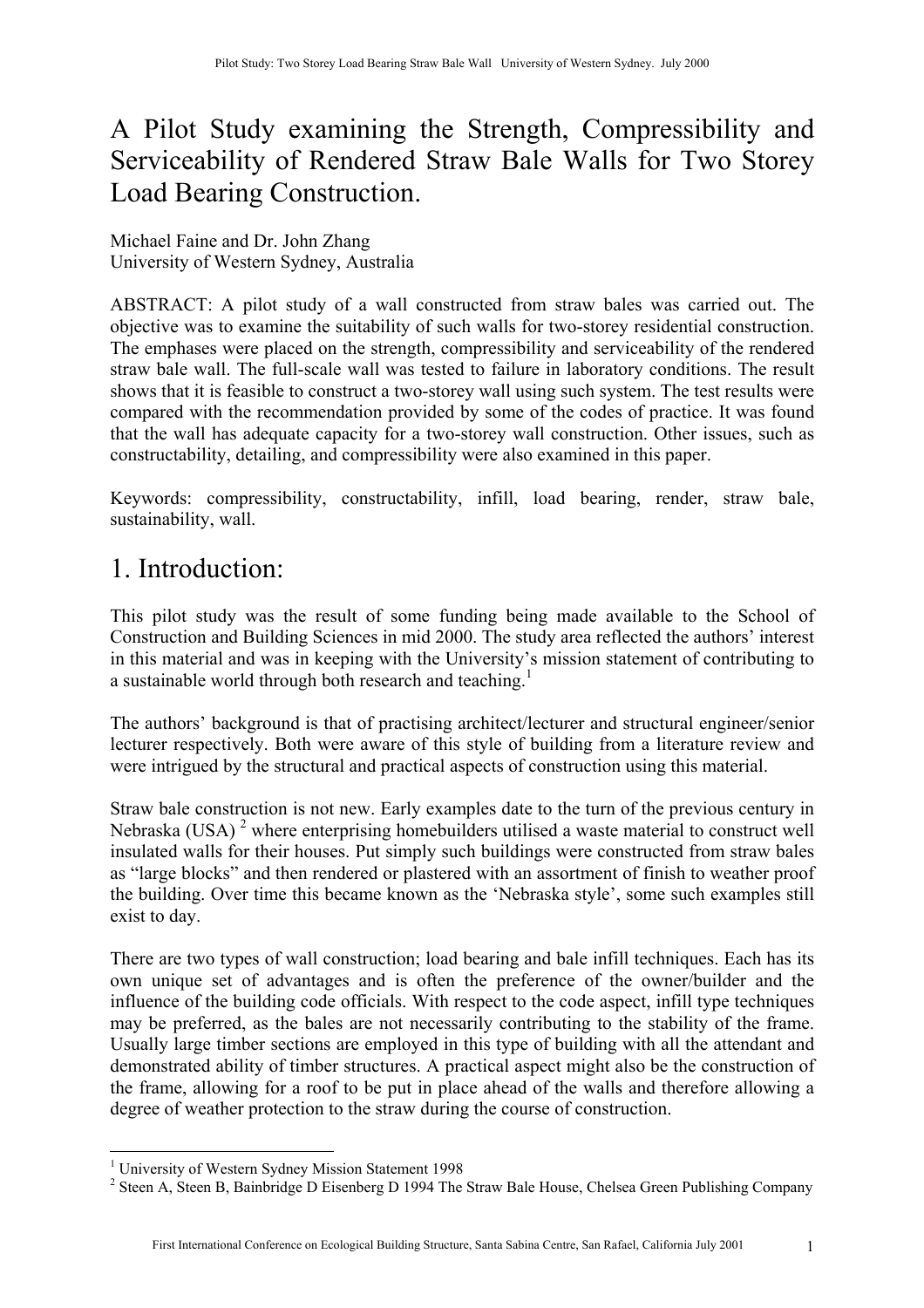Either way, many straw bale buildings have been constructed around the world to date but the structural aspects of this material have not been as clearly defined compared to more 'conventional' construction materials. However codes do exist (particularly in the USA) which delineate how bales should be used on site for both load bearing and infill type construction (Austin Straw Bale Code<sup>[3](#page-1-0)</sup>, Pima County Code<sup>[4](#page-1-1)</sup>, California Code<sup>5</sup> etc). Such codes stipulate limits for the ratio of height to thickness (5.5:1) and ratio of length to thickness (15.5:1) for load bearing walls.

This pilot study was set up to examine what would happen to a two-storey section of a load bearing straw bale wall as it was uniformly progressively loaded by a uniformly distributed load. The limitation of height to thickness would seem to preclude the use of load bearing straw bale walls from two-storey house construction as these limitations would only allow a wall of approximately 2500mm height to be constructed.

The significance of such research was to demonstrate either the ability of such a wall to either withstand such loading or fail and therefore contribute to the wider field of knowledge with respect to this type of construction. Two-storey load bearing construction may also allow for houses with a smaller "footprint" to be successfully constructed, therefore increasing the range and type for this form of construction. This pilot study however does not examine the effects of wind loading on such walls that will be the topic of another research effort.

Previous studies to date have been undertaken by Bou-Ali (University of Arizona)<sup>6</sup>, McCabe <sup>[7](#page-1-4)</sup>(University of Arizona), Carrick (University of New South Wales)<sup>[8](#page-1-5)</sup> and others that indicate the structural adequacy of this type of construction. Researchers have also identified the very good insulation properties of rendered straw bales (Canada)<sup>[9](#page-1-6)</sup> and its attendant fire resistance qualities. However moisture in and through the wall have sounded some alarm bells for the obvious problems of rot and then eventual collapse, further studies are being undertaken in this area.

# 2. Current Construction Technology:

This section will be limited to a discussion on the techniques associated with load bearing construction. The main issue to be faced in dealing with straw bales is to adequately achieve pre-compression of the bales to avoid the problem of both short and long term settlement (shortening) of the wall. Such a problem obviously has a great impact upon the construction of doorways and windows not to mention the potential for cracking and damaging the render (plaster) mix applied to the wall as the finish.

Straw bale walls have been constructed both from in-ground conventional strip footings and from integrated footings and concrete slab. Other types have been tried, such as rubble filled footings, earth filled tyre footings usually to minimise or avoid the use of reinforced concrete.

<span id="page-1-0"></span> $\overline{a}$ <sup>3</sup> Austin Straw Bale Code 1997, City Of Austin, www.io.com/~whetfunk/sbatcode  $\frac{4}{1}$  City of Tueson and Pime County Arizone Building Code, www.sutterplace as a

<span id="page-1-1"></span><sup>&</sup>lt;sup>4</sup> City of Tucson and Pima County Arizona Building Code, www.sustainable.doe.gov/codes/azstraw

<span id="page-1-2"></span> $^5$  California Code AB1314, California State Government Web site

<span id="page-1-3"></span><sup>&</sup>lt;sup>6</sup> Bou-Ali G. 1993 Straw bales and straw bale wall systems, Master Thesis University of Arizona

<span id="page-1-4"></span> $7$  McCabe J. 1993 Masters Thesis University of Arizona

<span id="page-1-5"></span><sup>&</sup>lt;sup>8</sup> Carrick J 1998 Preliminary Test Results for Straw Bale Walls, Building Research Centre UNSW (unpublished)

<span id="page-1-6"></span><sup>&</sup>lt;sup>9</sup> 1995, Thermal and Mechanical Properties of straw bales as they relate to a straw house, Canadian Society of Agricultural Engineering, Ottowa, Ontario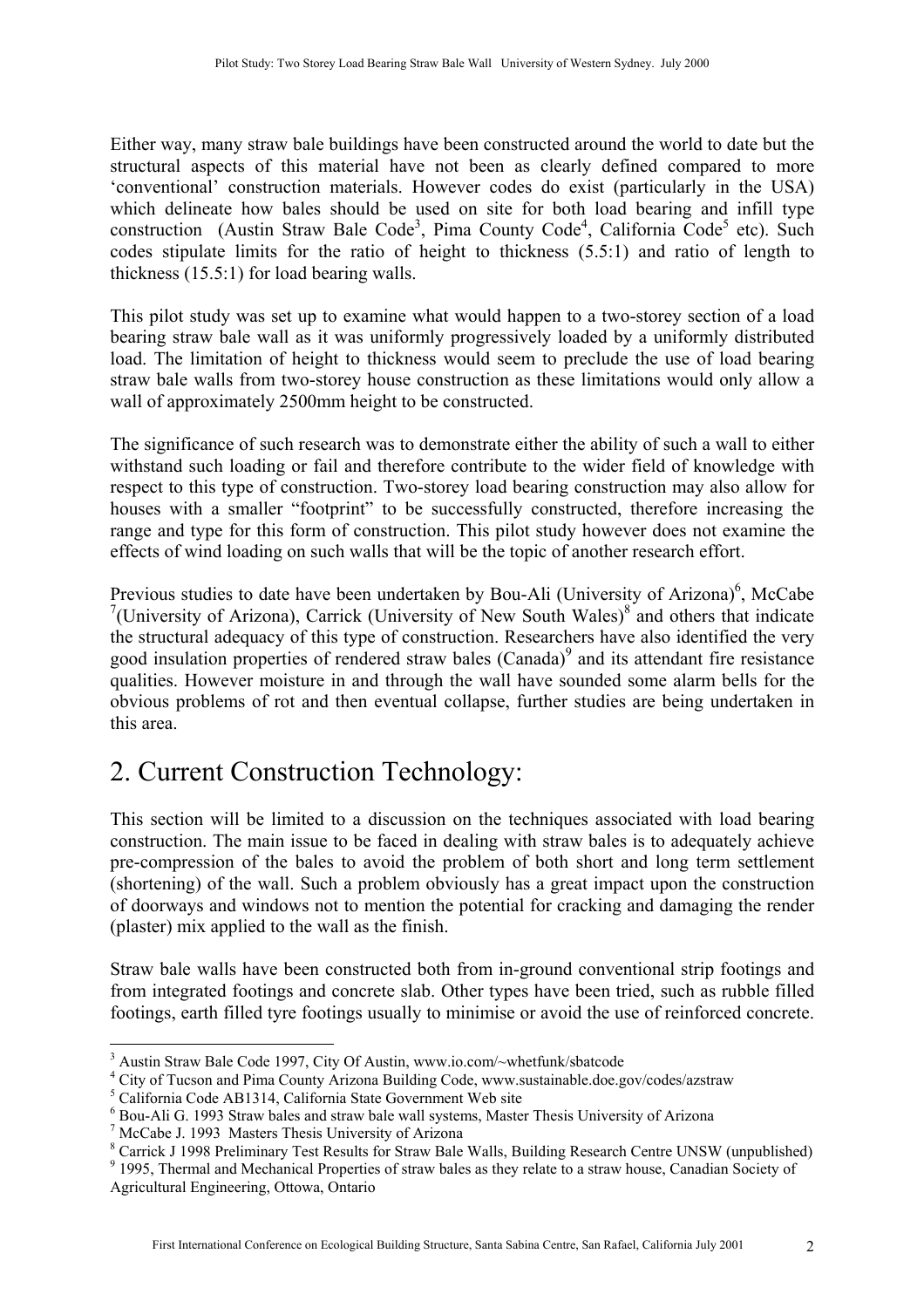This material is viewed as being high technology with high-embodied energy. The usual details of waterproofing, vapour control, termite and pest control are observed with a variety of techniques available for both tie down of the roof frame and pre-compression of the wall.

These range from reinforcement rod being extended from the footing, through the straw bale wall to the top plate. This is then 'screwed down' to compress the wall and for the tie down effect of the roof and/or the floor frame. Another method is to use an air bag attached to the top of the wall frame and held in place by straps (Fibrehouse system by Chapman and Platts)<sup>10</sup>. The bag is then inflated and the wall is compressed down and held firmly in place by tensioning on the straps. Once the desired compression is achieved the bag is removed.

Another method is to use high tensile fencing wire straps looped around both the footing and the top plate and tensioned by means of "gripples", similar to constructing a wire fence. The wire is usually spaced at about  $450 - 600$  mm centres and is alternatively fastened from both sides of the wall. The tensioned wire then becomes an integral part of the structure.

Usually bales are laid on flat in a stretcher or running bond, often being pinned through their centres to the footing or floor structure and pinned to each other at corners and elsewhere as required. Construction can be quite quick, unskilled labour can be used with chain saws, mallet and 'whipper-snippers' providing the finishing effects.

If the wall is to be rendered using cement based render then a wire mesh (chicken or aviary wire) is stretched from top to the bottom plate. Walls finished in an earthen render do not usually have this mesh.<sup>11</sup> The render being applied direct to the straw bale and forced into the strands, this gives quite a good key for subsequent coats. There is some debate about the merit of using cement based renders, they are certainly good for strength characteristics but others have raised questions about the breathability of such walls to vapour. Moisture is of concern for the longevity of the wall structure.

Top plates are generally framed from 100 x 50mm or 150 x 50mm timber constructed as a ladder frame to span the width of the straw bale. Noggins at 600 or 900mm centres join the timber frame members; some advocate the use of sheet plywood. Often associated with the top plate is the roof tie down mechanism, being either a threaded rod or galvanised strap or tensioned wires. Concrete bond beams have also been used as the top plate.

## 3. Design and Construction of the Full Scale Wall:

The University of Western Sydney has a well-equipped construction laboratory with a very large steel reaction frame originally developed for the testing of steel and steel/concrete composite columns under axial load up to 100 tonnes. This frame was used to contain the construction of the straw bale wall. Figure 1 shows the general frame arrangement with the partly completed straw bale wall framed between the large structural steel columns. The steel beams and columns were fabricated from 25mm thick steel, 400 x 400mm "I- beam" section, courtesy of a research grant and BHP steel sections.

 $\overline{a}$ 

<span id="page-2-0"></span> $10$  Chapman and Platts 1996 Developing and proof testing the pre-stressed Nebraska method for improved production of baled fibre housing, Fibrehouse Ltd with Scanada Consultants Ltd, Ottawa, Ontario<br><sup>11</sup> Glassford J 2001 Straw Bale Building Technology Workshop Ganmain NSW (personal interview)

<span id="page-2-1"></span>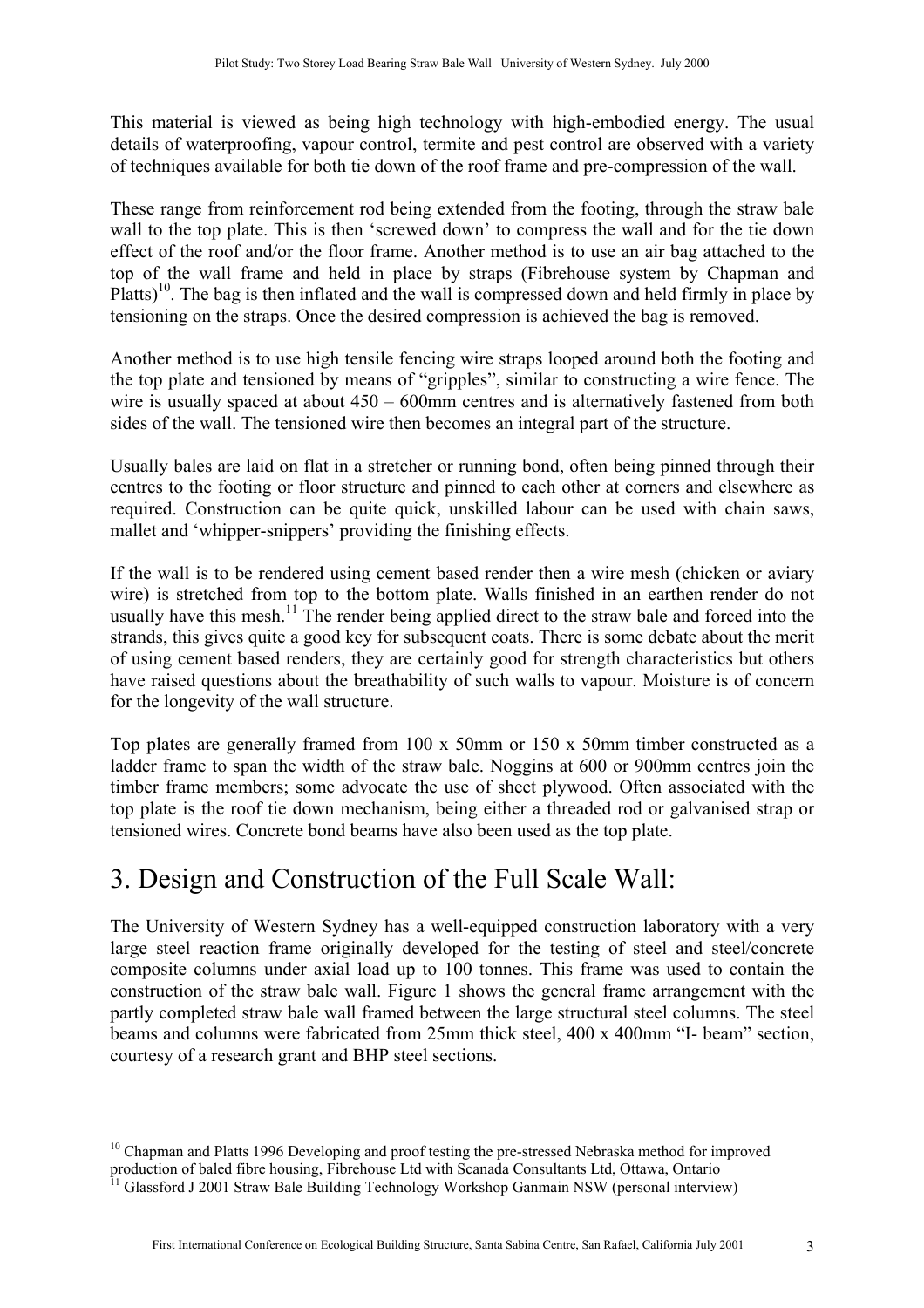Figure 1 General view of steel test frame and partly completed wall (Photograph: P. Florence)



This picture shows the partly completed wall at the 8th course level contained within the steel reaction frame. A layer of 17mm thick structural plywood was added to this course and pinned to the bales. This was to done to help stabilise the wall.

The wall was constructed to a height of 4045mm (uncompressed) being 11 courses in height; the length of the wall was 2600mm between steel columns with a layer of 17mm structural plywood placed against the steel columns to prevent the straw from expanding into the web of the columns. The general arrangement for construction can be seen in Figure 2. Bales were laid in stretcher bond pattern with a number of half bales. Bales were pinned over a 12mm reinforcement rod that had been tack weld to the frame. Pinning was continued up through the bales to the top course. The lower section of steel was assumed to simulate the concrete footing. A timber infill frame was constructed between the flanges of the bottom steel beam to allow for fixing of the wire mesh. Construction generally followed details reviewed from the literature and from interviews (Mitchell R.)<sup>[12](#page-3-0)</sup>

The top plate was constructed from 125 x 75mm timber joined together as a ladder frame. An additional length was placed centrally to help distribute the load from the hydraulic rams. The high tensile fencing wire was run as a loop under the "footing" and carried up and over the top plate. A length of galvanised iron angle was placed at both top and bottom plates to provide for a radius turn for the wire to prevent a sharp edge from cutting the wire under load. This can be seen in Figure 3.

The high tensile wire was 2.5mm thick and is commonly used for fencing applications. The wire was sleeved in a plastic hose and the loop was joined on alternate sides of the wall. This was then tensioned by use of "gripples" and a fencing tool. The wall was compressed a total of 90 mm to give a finished height of 3955mm. Bales were then nocked into place and trimmed by "whipper-snipper". No attempt was made to achieve a perfectly true and plumb wall, rather some irregularities remained as the authors believe that this simulates general building construction.

 $\overline{a}$ 

<span id="page-3-0"></span> $12$  Mitchell R. 2000 Zone Zero Architects Springwood NSW (personal interview)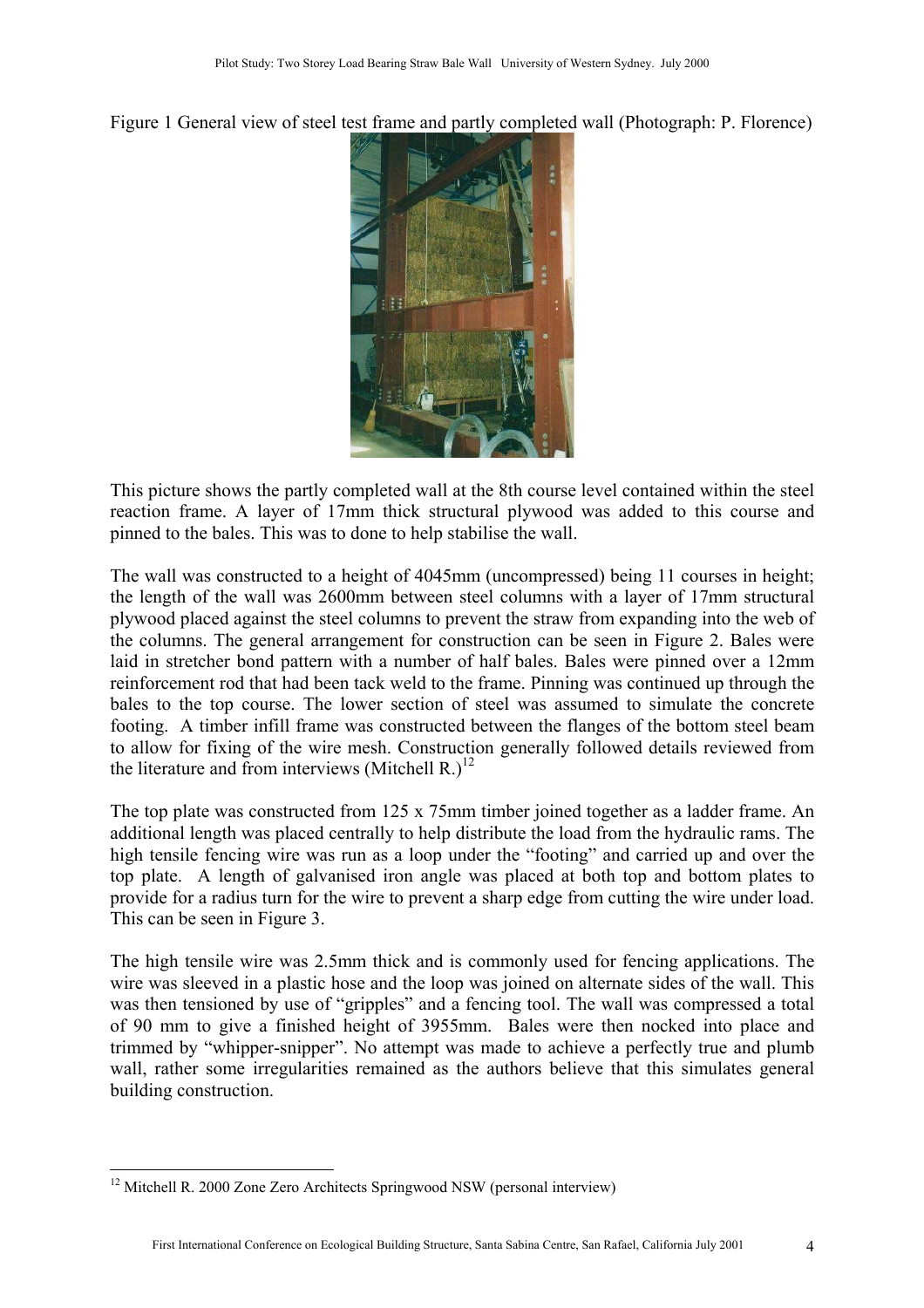

#### Figure 2. Straw Bale Wall Cross-Section. (Illustration M. Faine)

A layer of 1.2mm thick galvanised welded wire mesh was then stretched between top and bottom plates and fixed into position. This was also stitched to the other side of the wall to bring the mesh in close to the straw bale surface.

Figure 3: View of top plate assembly showing sleeved wire loop. (Photograph P. Florence)

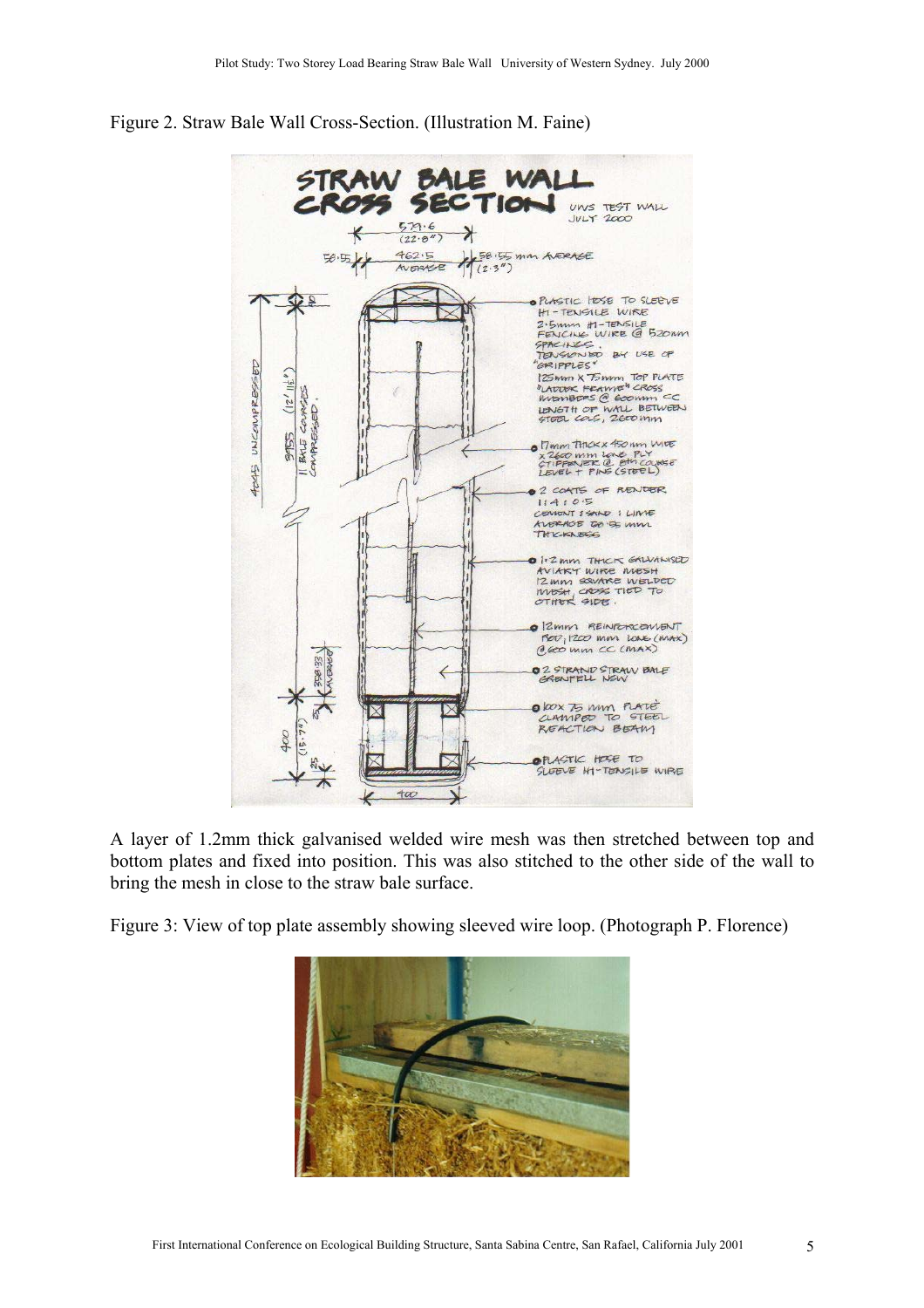#### Figure 4: Trimming wall to size. (Photograph P. Florence)



The wall was trimmed to remove stray fibres and nocked into a reasonable straight line prior to the wall being compressed. Once the team was satisfied with the result the rendering process began. Two coats were applied over a period of two weeks, with the coats being applied in about a day and a half by a team of four (inexperienced) renderers. The mix design was 1: 4: 0.5 being cement: sand: lime. This was a strong mix with the addition of the lime to 'self heal' any later cracking. The rendering process can be seen in Figure 5.

This was a tedious part of the process and very labour intensive. Our research funds did not extend far enough to warrant using a spray application (this process alone would have accounted for approximately 25% of our funds). Render was applied to an average depth of approximately 60mm.

Figure 5: Render application over mesh and straw bales. (Photograph P. Florence)



The straw bales used in the construction of this wall were sourced from 'Elderslie' at Grenfell NSW and were two string bales 840 x 460 x 360mm dimension. The bales were sourced from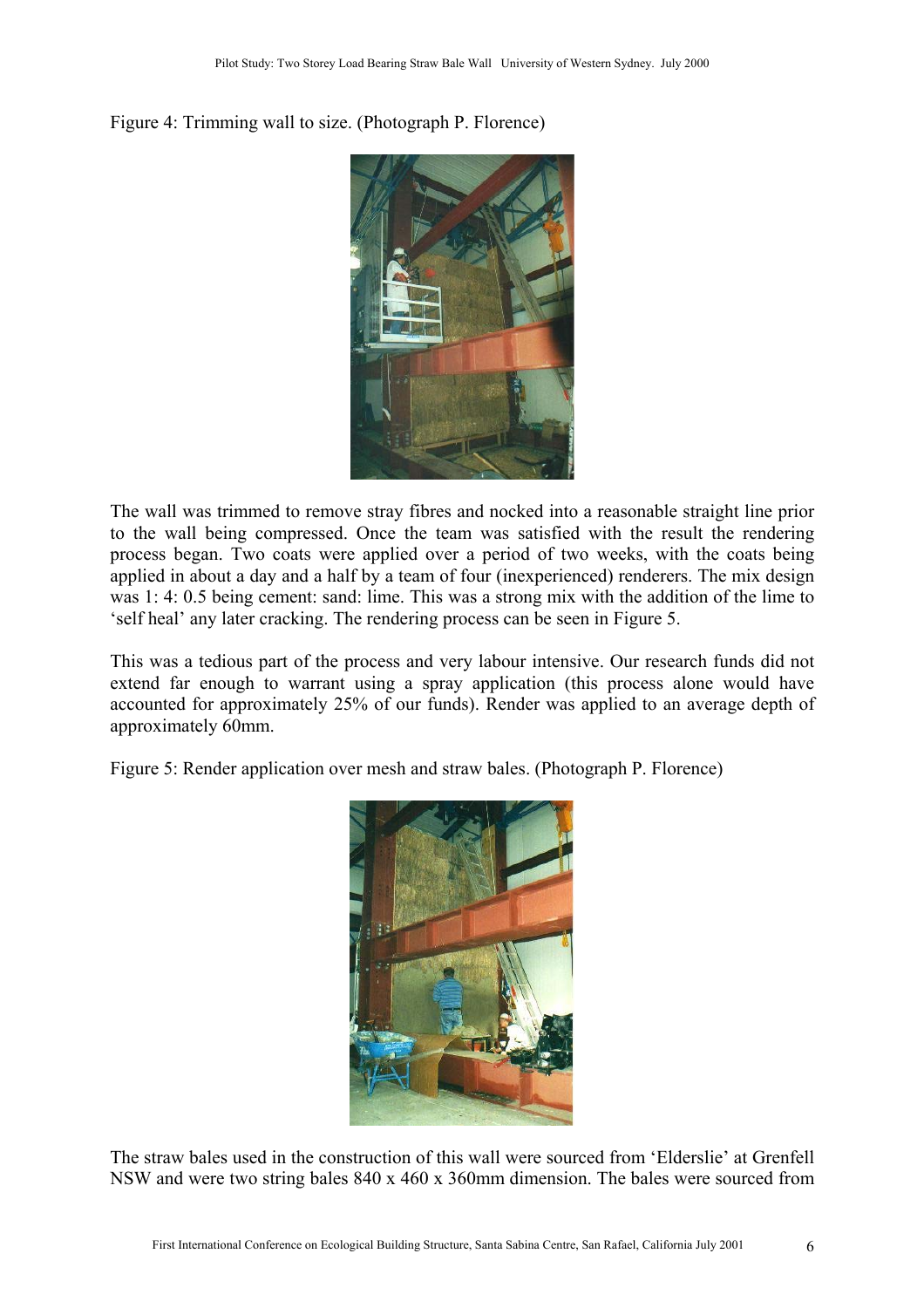this farm as the farmer had prepared bales for other straw bale projects and was familiar with the requirements to provide tightly bound bales. The average moisture content was calculated to be 12.11%, well within the allowable range (see appendix). The California Code permits a moisture content of up to  $20\%$  of the total weight of the bale.<sup>13</sup> The New Mexico straw bale construction guideline advocates a similar limit. [14](#page-6-1)

The test set up was fairly simple. Two 10 tonne capacity Enerpac hydraulic rams were coupled together and attached to the top steel reaction frame. 2 x 10 tonne load cells (HBM Agezelle) were placed in between the ram and steel spreader bars designed to distribute the load at 450 mm centres were stacked on top of the plate. The general arrangement can be seen in Figure 6.

Figure 6: Hydraulic rams and top plate assembly. (Photograph P. Florence)



The load cells were calibrated and the two electronic display units were set up to give a read out of the load from each hydraulic ram in newtons. During the test the readout from each unit would be noted against time and deflection/deformation of the wall. A steel scale had been attached to either side of the wall at the midpoint and this was to be read against a static point set up from the floor of the laboratory. Figure 7 shows the steel scale attached to the top plate and Figure 8 shows the other end of the tape and the data acquisition units.

Figure 7: View of top plate, ram and measuring tape. (Photograph P. Florence)



<sup>&</sup>lt;sup>13</sup> State of California Health and Safety Code, Guidelines for Straw Bale Construction www.skillful-<br>means.com/CALIFORNIA

<span id="page-6-0"></span> $\overline{a}$ 

<span id="page-6-1"></span> $14$  New Mexico Straw-bale Construction Guidelines www.earthbuilding.com/nm-straw-bale-code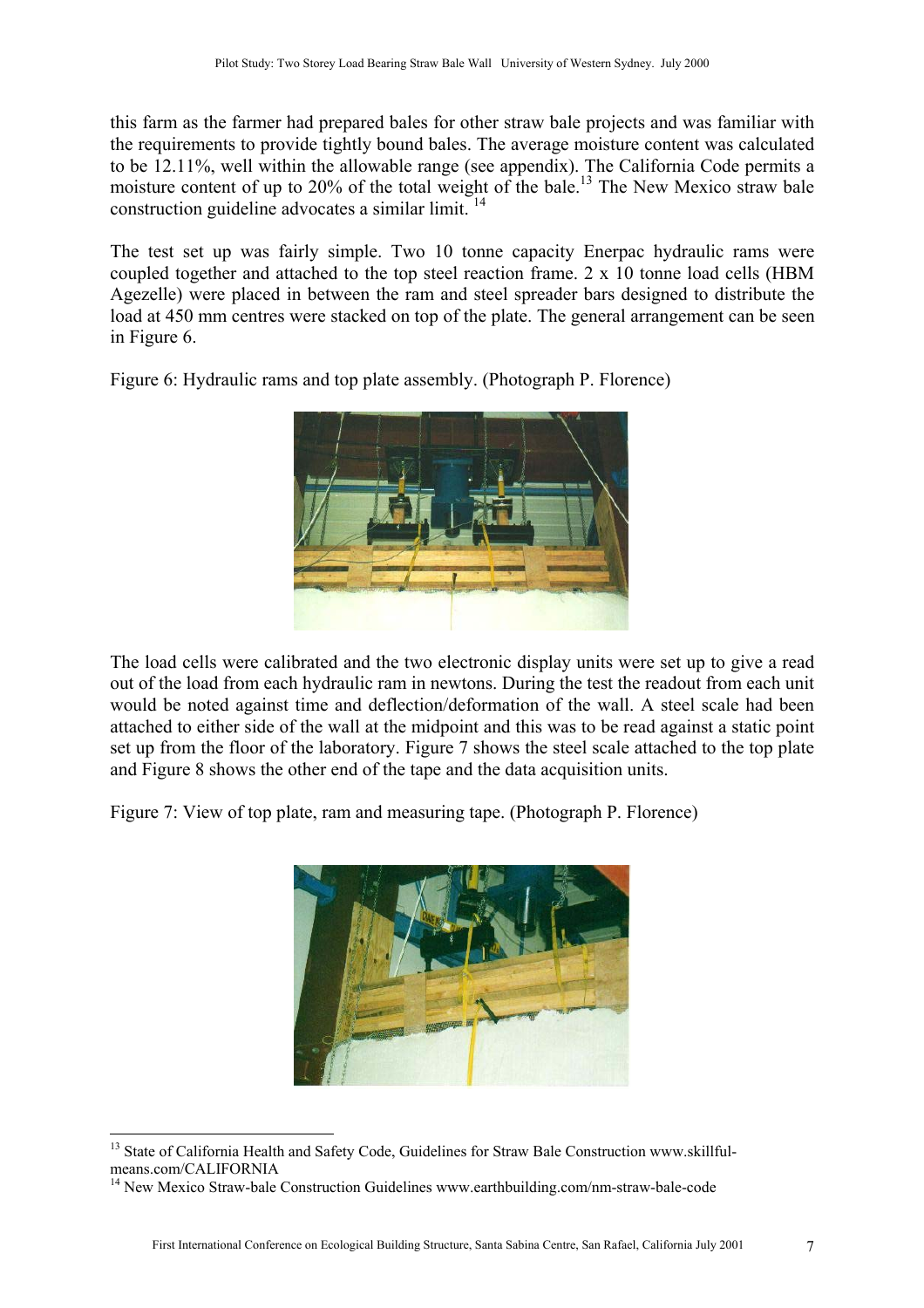Figure 8: View of electronic display units and end of tape. (Photograph P. Florence)



Two theodolites had also been set up to observe readings from pre-designated marked positions on the face of the walls to observe any lateral movement. Figure 9 shows how these measurements were to be taken and recorded as the loading progressed. These measurements were recorded to determine if the wall had moved sideways during the loading process.

Figure 9: View of lateral measurement process. (Photograph P. Love)



## 4. Test Observation and Results:

The test was carried out on Friday 4 August 2000 and took about one hour to complete. The process was to progressively apply more load to the wall via a hand pump hydraulic unit, note the load cell readings, time and deflection/deformation of the wall. Various members of the team had been assigned certain tasks to observe, record and photograph the event.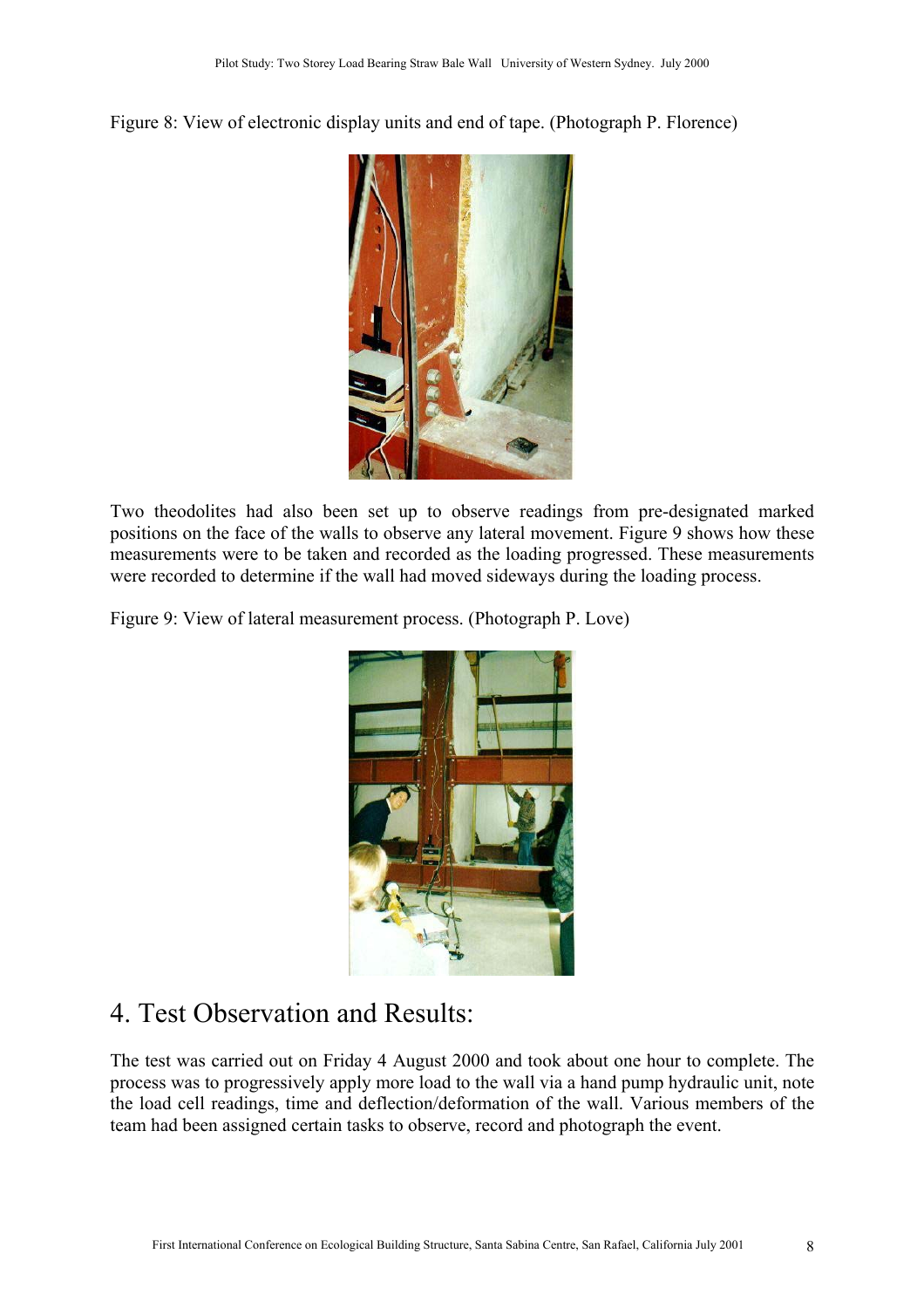Figure 10 records some of the team members in action. The hand pump can be clearly seen with the theodolites set up in the background.

Figure 10: Some of the test crew in action. (Photograph P. Love)



The team worked through clearly defined cycles lasting about  $2.5 - 3.5$  minutes to progressively load the wall, note and record impressions, note and record actual load and deformation/deflection and note the time. Each cycle represented an increase in load of approximately 5kN. The results of this cycle can be seen in Figure 11

| Straw bale test results Friday 4 August 2000 |                   |               |                |     |     |        |    |    |           |     |       |              |
|----------------------------------------------|-------------------|---------------|----------------|-----|-----|--------|----|----|-----------|-----|-------|--------------|
|                                              |                   |               |                |     |     |        |    |    |           |     |       |              |
| Load 1                                       | Load <sub>2</sub> | left vertical | right vertical | 3   | 14  | 5      | 6  |    |           | 2   | Time  | Comments     |
|                                              |                   | south         | north          | Top |     | Middle |    |    | Edge half |     |       |              |
| О                                            | 0                 | 2859          | 2857           | 91  | 145 | 109    | 80 |    | 90 231    | 185 |       | start        |
| 1760                                         | 2506              | 2859          | 2857           | 92  | 145 | 109    | 81 | 90 | 231       | 185 | 2.53  | end of cycle |
| 3884                                         | 5001              | 2859          | 2857           | 92  | 145 | 109    | 81 |    | 90 231    | 188 | 8.32  |              |
| 9899                                         | 9919              | 2859          | 2855           | 91  | 144 | 108    | 80 | 91 | 230       | 186 | 13.58 |              |
| 14800                                        | 15036             | 2860          | 2853           | 92  | 145 | 108    | 80 | 91 | 231       | 186 | 18.17 |              |
| 19200                                        | 20092             | 2861          | 2850           | 93  | 146 | 108    | 80 |    | 90 231    | 186 | 21.28 |              |
| 25207                                        | 25209             | 2859          | 2845           | 92  | 146 | 110    | 80 | 91 | 232       | 186 | 24.42 |              |
| 30193                                        | 30196             | 2850          | 2840           | 93  | 146 | 108    | 81 |    | 88 231    | 188 | 27.30 |              |
| 36056                                        | 36875             | 2840          | 2834           | 90  | 146 | 107    | 83 |    | 90 232    | 187 | 30.55 |              |
| 40100                                        | 40391             | 2822          | 2818           | 89  | 146 | 110    |    |    | 80 85 232 | 188 | 34.55 |              |
| 45080                                        | 45345             | 2790          | 2755           | 85  | 142 | [109]  |    |    | 78 86 231 | 183 | 39.50 |              |
| 50485                                        | 50071             | 2790          | 2740           | 85  | 140 | [105]  |    |    | 78 86 230 | 185 | 42.45 |              |
| 55061                                        | 55620             | 2787          | 2730           | 82  | 140 | [106]  |    |    | 78 85 232 | 187 | 43.35 |              |
| 60496                                        | 60221             | 2786          | 2720           | 80  | 138 | [110]  | 77 |    | 84 230    | 185 | 48.36 |              |
| 62500                                        | 63286             | 2782          | 2710           | 82  | 139 | [106]  |    |    | 76 83 231 | 186 | 52.17 |              |
|                                              |                   |               |                |     |     |        |    |    |           |     | 57.50 | stop         |

Figure 11. Test Result data (Source: M. Faine and J. Zhang)

Note 1: loads in kN

Note 2: vertical and horizontal measurements in mm

Note 3: figures in brackets were obtained by interpolation due to sight obstruction to face of north wall

Load 1 and 2 columns refer to the two loading cells. The left and right 'verticals' columns (south and north respectively) refer to the vertical measurements of the steel tape measures. The numbers across the top right of the chart with some designated as 'top', 'middle' and 'edge' refer to the pre-determined positions on the north face of the wall that were plotted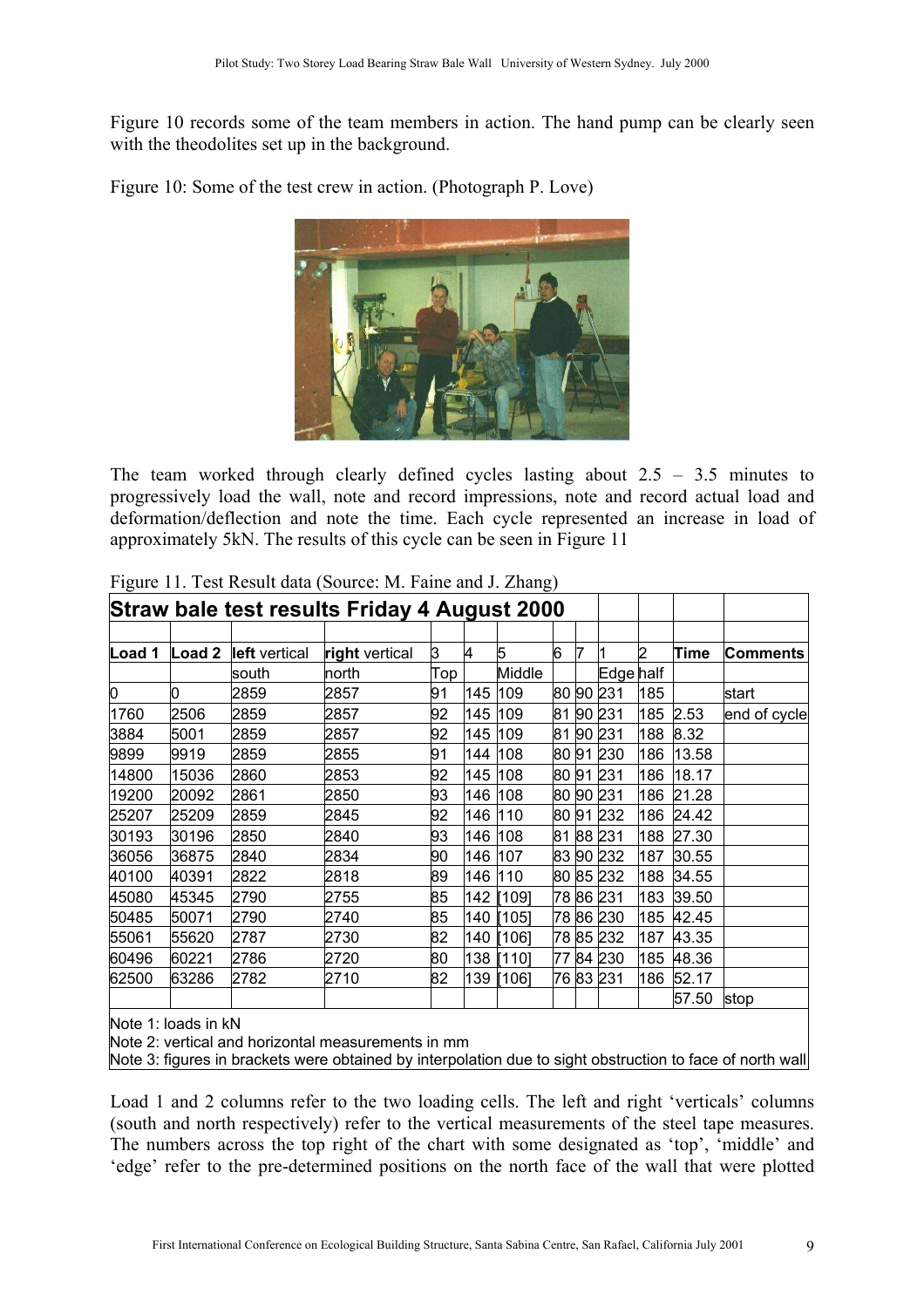over time by theodolite. They provide an indication of the relative movement of the wall face (either in or out of plane). Time is noted in the far right column.

For the first 14 minutes of the test no movement or cracking noises were recorded. After this time cracking noises were heard most likely from the timber at the top of the wall. By 22 minutes some render had cracked away from the wall at the top but there were no obvious signs of cracking developing on the face of the wall. By 28 minutes more cracking sounds had been recorded with the wall developing a slight 'bulge' on the southern face. By 30 minutes more cracking noises were recorded with some crushing sounds but still no sign of any cracks appearing in the surface of the render. By 35 minutes more render was falling from the top of the wall with the bulge at the centre and on the southern side becoming more obvious. At 40 minutes more render had separated from the top of the wall and at 43 minutes the render was observed to be separating from the bottom of the north face. At 46 minutes the southern side had compressed more than the north face and at 50 minutes the travel of the hydraulic rams had been exceeded. By 57.50 minutes the test was stopped.

Figure 12 shows the applied load and the deformation of both the right and left hand sides and an average figure for the wall.

| Load    |                           |       |         |  |  |  |
|---------|---------------------------|-------|---------|--|--|--|
| (kN)    | Vertical Deformation (mm) |       |         |  |  |  |
|         | left                      | right | average |  |  |  |
| 0       | 0                         | 0     | 0       |  |  |  |
| 4.266   | 0                         | 0     | 0       |  |  |  |
| 8.885   | 0                         | 0     | 0       |  |  |  |
| 19.818  | 0                         | 2     | 1       |  |  |  |
| 29.836  | -1                        | 4     | 1.5     |  |  |  |
| 39.292  | $-2$                      | 7     | 2.5     |  |  |  |
| 50.416  | 0                         | 12    | 6       |  |  |  |
| 60.389  | 9                         | 17    | 13      |  |  |  |
| 72.931  | 19                        | 23    | 21      |  |  |  |
| 80.491  | 37                        | 39    | 38      |  |  |  |
| 90.425  | 69                        | 102   | 85.5    |  |  |  |
| 100.556 | 69                        | 117   | 93      |  |  |  |
| 110.681 | 72                        | 127   | 99.5    |  |  |  |
| 120.717 | 73                        | 137   | 105     |  |  |  |
| 125.786 | 77                        | 147   | 112     |  |  |  |

Figure 12. Load versus wall deformation table. (Source: J Zhang)

Of interest here is the negative numbers recorded for the left hand (south face) of the wall.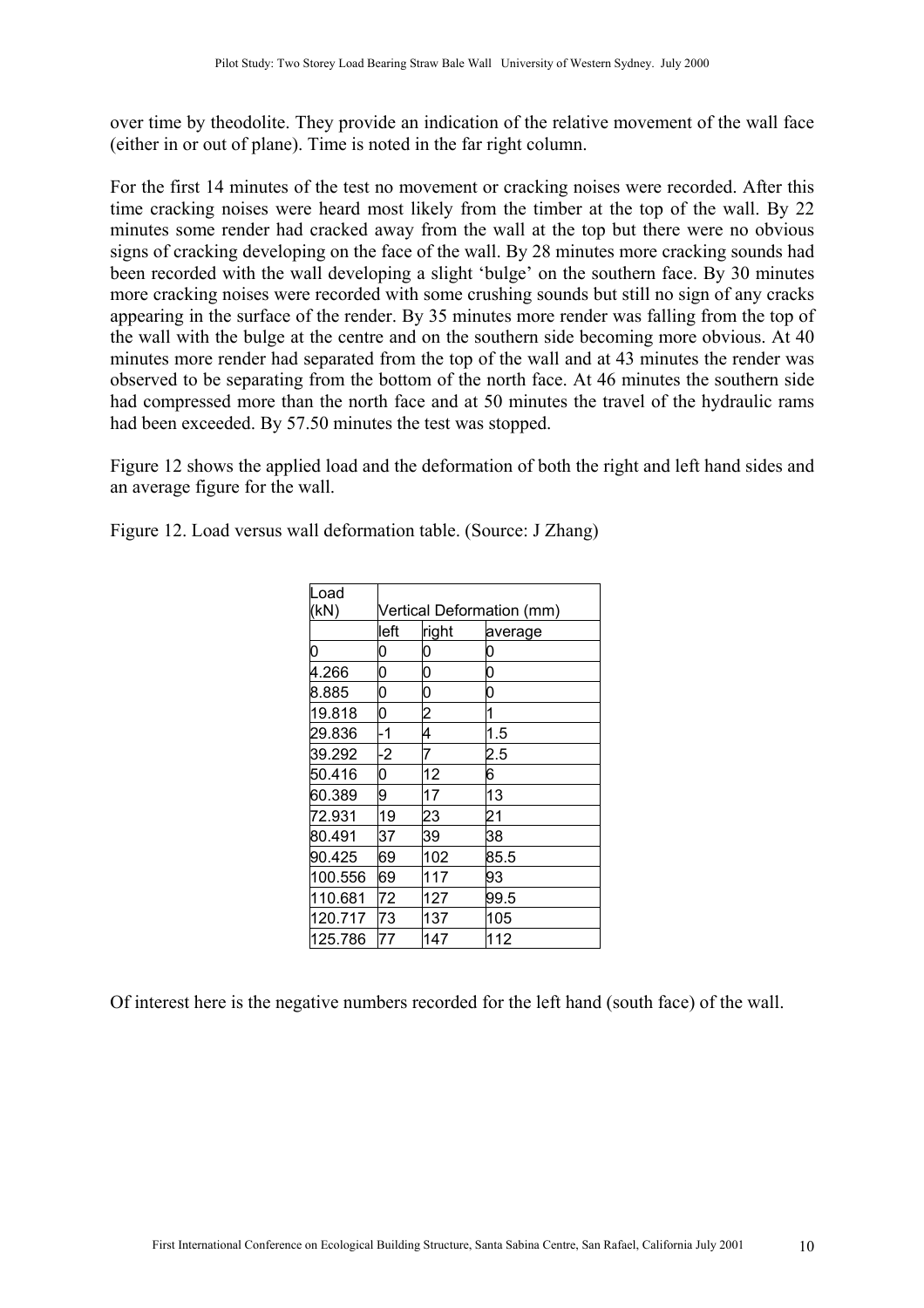The results of this table have been shown in the following chart (Figure 13.)



Figure 13 Load Deformation Curve (Source J. Zhang)

The wall demonstrated some interesting and fascinating structural characteristics. Apart from the obvious failure region when the load reaches about 80 kN, it also reveals that the postfailure behaviour has a distinct feature of post-stiffening effect due to the compressibility of the material.

When the wall is first loaded, the behaviour follows a typical linear path. The left side deformation reading is negative indicating it is moving upward instead of downward as one would expect. This is due to the eccentricity in the applied load and in the wall itself. This eccentricity creates a significant bending effect so that the wall is bent toward the right hand side.

For this reason the average deformation between the left and right provide a more meaningful interpretation of the result. It can be seen on the average curve at the load level of just above 40 kN, there is a significant increase in deformation, demonstrated by the change of slope in the curve. One would stipulate that due to the compression of straw bale, the interaction between the straw and the cement render becomes less significant resulting in the 'softening' of the wall. As the load increases the wall starts to 'yield'. At the load level of 70 kN there is a significant increase in deformation, which marks the failure of the wall. This failure is probably due to the significant separation between the straw bale and the cement render. As the load increases further, the straw bale becomes fully compressed, therefore becoming more solid as the load starts to increase further. Although this post-failure capacity cannot be used in the design of straw bale wall, it does illustrate that the post-failure behaviour is rather stable.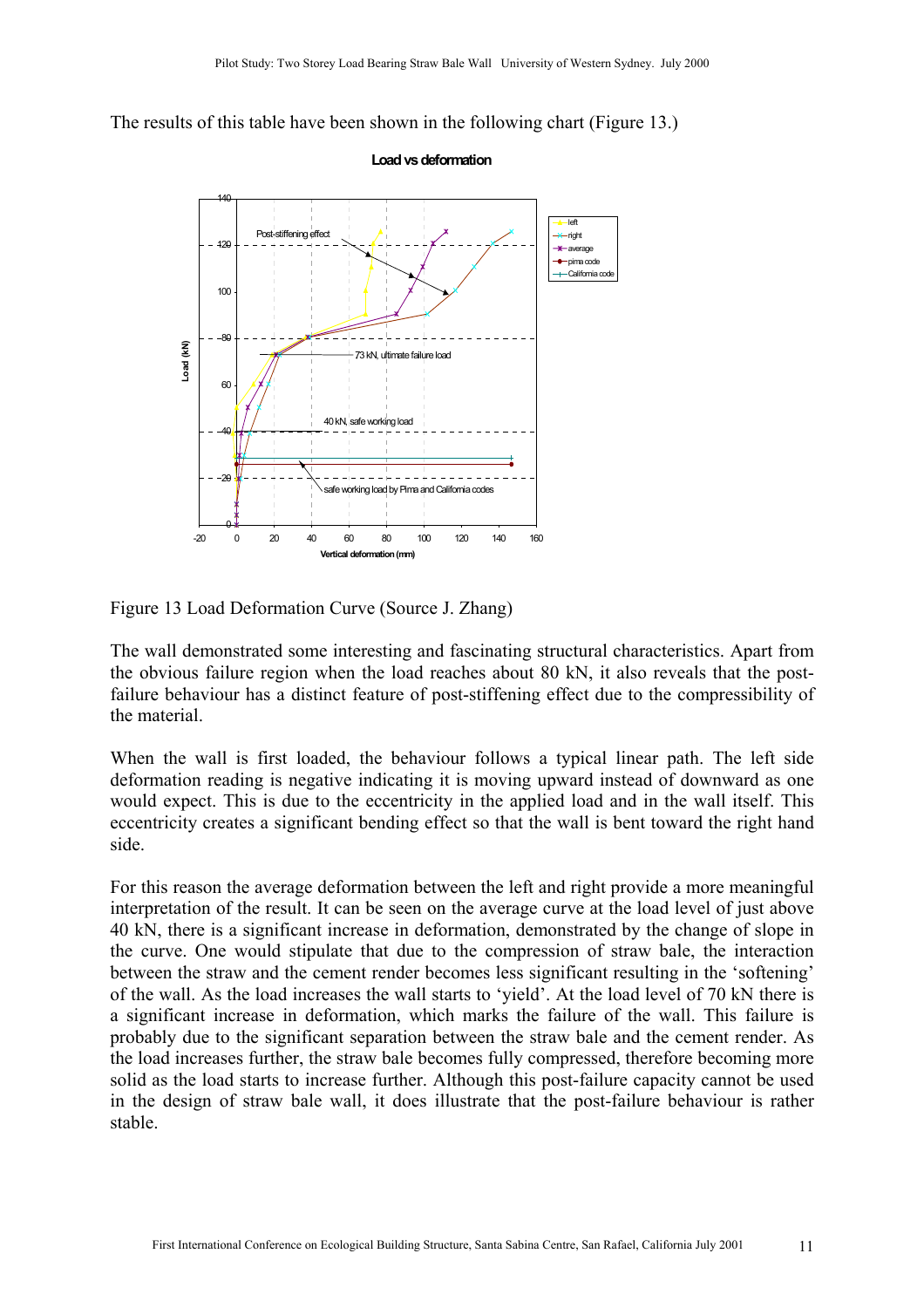The maximum allowable stress that a straw bale wall can support depends on a number of factors. Of these the wall slenderness (height/thickness) and the unsupported length ratio (unsupported wall length/thickness) are the major influencing factors. The Pima County, Arizona, Straw bale building code limits h/t ratio to 5.6 and L/t ratio to 13. The maximum permissible stress provided by the straw bale alone is limited to 2.5 psi (17.24 kPa) in the Pima Code. California's model straw-bale code allows an L/t ratio of 15.7 and a maximum allowable load of 2.77 psi (19.10 kPa). These allowable values are for straw-bale alone. Virtually all straw-bale walls are rendered, the contribution by renders is significant, however this contribution is difficult to quantify. King <sup>15</sup> suggests that the render should be regarded as a thin wall restrained by straw bale at a discrete distance, and the strength model for the concrete column/wall be applied. However that treatment only works if both straw-bale and renders are directly loaded at the top. In this experiment only straw bales are loaded, the loading applied to the render is indirect through the interaction due to bonding. The maximum allowable values given in both the Pima and California codes are also plotted in Figure 13. If the ultimate failure load is taken as 73 kN (48.44 kPa) and the safe working load is taken as 40 kN (26.55 kPa) when the loading curve 'softens' significantly, this gives an equivalent safety factor of 1.82. When compared with both the Pima and California codes, their safety factors are equivalent to 2.81 (Pima code) and 2.51 (California's code), respectively.

The wall did not fail as expected; most of the team were anticipating that the wall would buckle under load with parts of the render falling away from the face of the wall. In fact very little cracking was observed to have formed in the face of the wall. Both faces of render had acted like a 'curtain' and followed the compression of the wall. This can be clearly seen in Figure 14, a view of the bottom plate of the wall. The high tensile wire loop has become slack and has fallen as the wall had compressed, the render has stayed remarkably intact on both faces.

Figure 14. View of bottom plate after test (Photograph P. Florence)



The top plate was also observed to have rotated during the test. It is possible that the load was slightly off centre or that the straw was less stiff on one side. Another possibility could be that

<span id="page-11-0"></span> $\overline{a}$ <sup>15</sup> King B.1996 Building of Earth and Straw Ecological Design Press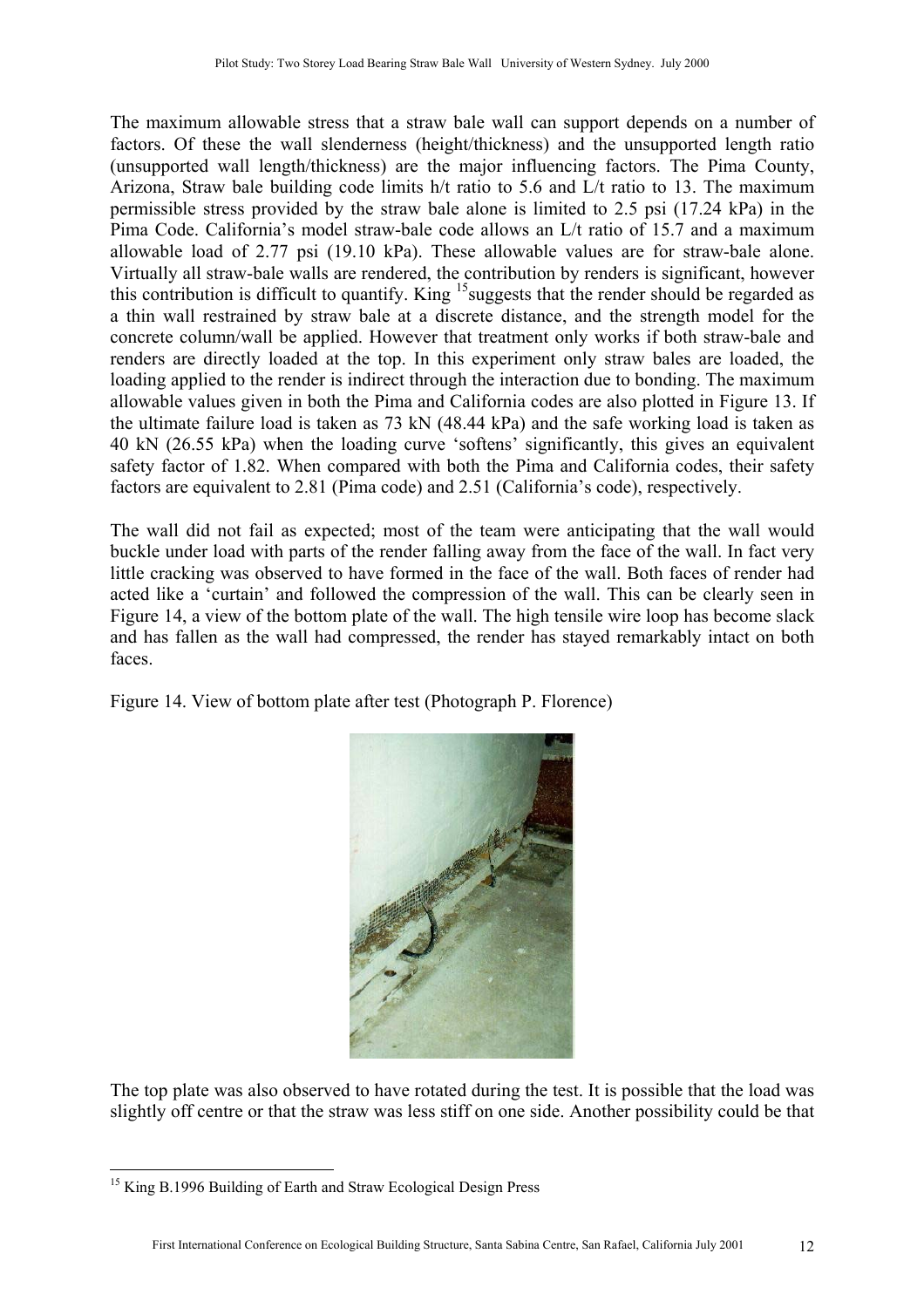the wall was not perfectly plumb and square when constructed but was within reasonable limits for a bale wall. Figure 15 records a view of the top plate after the test.

Figure 15. View of top plate after the test. (Photograph P. Florence)



The top plate had twisted progressively under load and possibly would have 'tumbled over' if the test had been continued.

Following the test the wall was demolished. This was a difficult task to achieve until all the wire strands and mesh had been cut by angle grinder. The wall was then pushed over by the use of a forklift truck and the render skins peeled off (with some difficulty).

### 5. Recommendation and Conclusions:

From this test there are at least two aspects worth considering. The first relates to the construction detail of a straw bale wall. It goes without saying that achieving the best precompression of the bales (by whatever method) is very important. Pinning of the bales by using reinforcing rod is probably 'overkill' but some pinning is required as the wall progresses for practical reasons (stability). Providing some lateral stiffness was required at the 8<sup>th</sup> course level to prevent the wall from 'swaying' under the construction loads. This too was pinned to the bales and together with the top plate construction formed a type of bond beam.

The location of the top plate in relation to the render finish is another important practical aspect. This test allowed for loading of the straw bales in compression, as the top plates did not directly bear on the render finish. At the safe working load of 40kN the deformation (average) is about 5mm, quite tolerable but requiring careful detailing of the finish of the render against adjacent surfaces (floor or slab) to avoid cracking of the finish.

The test also confirmed that this technique is suitable for two-storey construction but the practical aspect of building in the first floor structure needs to be considered. Spray application of the render finish would be preferred as hand application is very tedious work.